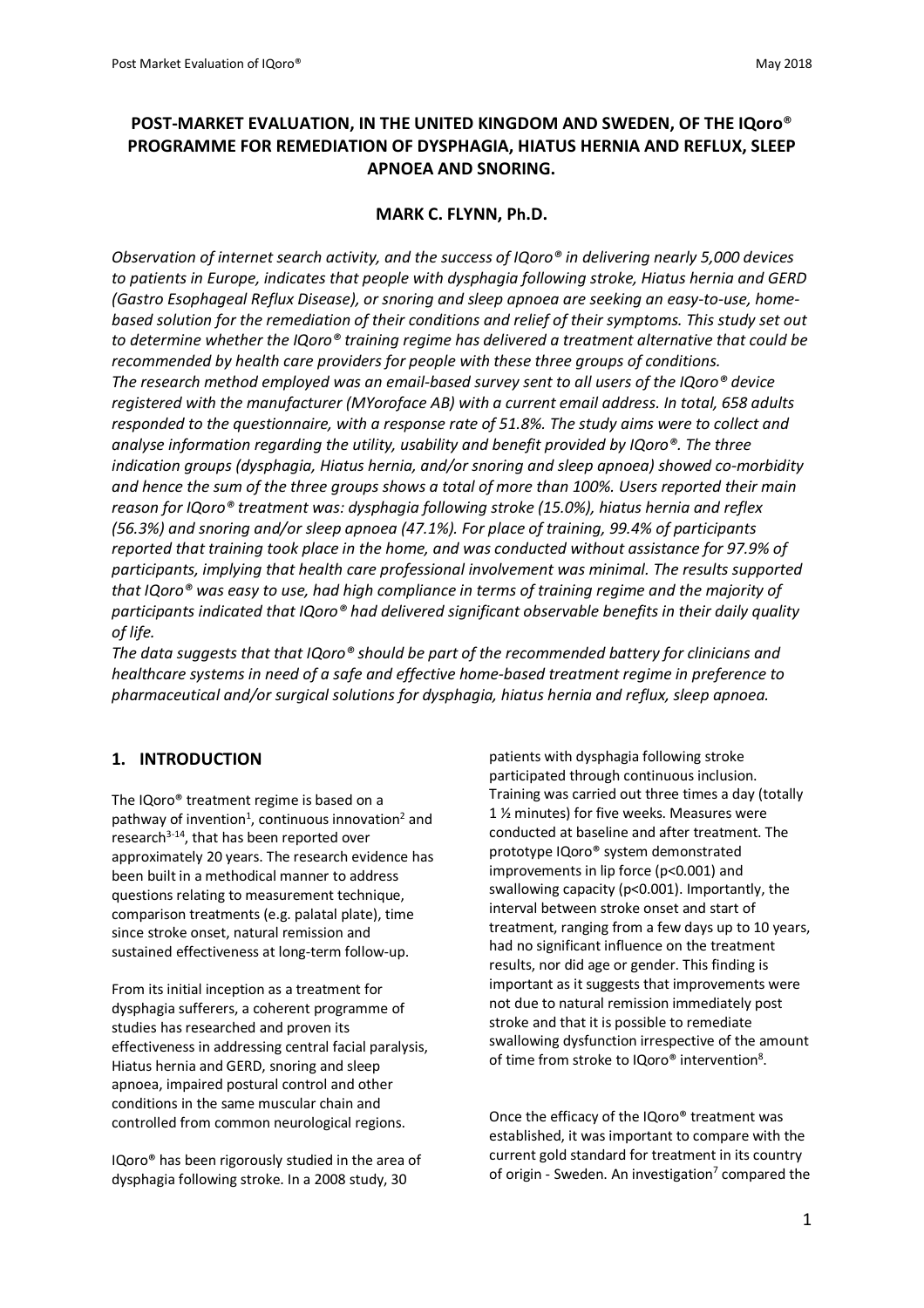IQoro® treatment with a palatal plate (gold standard). The study was a retrospective evaluation comparing 12 patients with a palatal plate with 14 patients using the IQoro®. Results showed that there was a significant outcome effect (P<0.002) of intervention and no significant difference between the two interventions. A follow-up study<sup>9</sup> demonstrated ( $n=31$ ) that the improvement was not related to time since onset of stroke. Importantly, while the training effects may have been similar, the IQoro® delivers a significant advantage in terms of cost, training time and practicality.

The IQoro system has been demonstrated by several studies to be effective in the remediation of swallowing post stroke<sup>3,5,7-10,13</sup>, equal in effectiveness to other methods that are costlier and more time intensive $7,9$ , and the improvement is not related to natural remission or time since stroke<sup>3,7-9</sup>. IQoro training is shown to be successful when implemented for patients who are up to ten years' post stroke<sup>13</sup>.

Other studies $^{11, 12}$  have shown the effectiveness of IQoro® in treating GERD and other reflux conditions as caused by Hiatus hernia.

The current study aims to fill in the missing areas of research through being a post-market investigation of the effectiveness of the training regime. Importantly, the aim was to determine the self-reported ease-of use and outcome benefit from a large cohort of participants using the training programme in the community rather than under the clinical conditions of a healthcaresystem based investigation. At the same time, the indications for use were expanded from dysphagia following stroke, to also include people with Hiatus hernia and GERD, and those with snoring and/or sleep apnoea. Therefore, it was important to determine the utility of the IQoro® training regime for these latter two indications also.

The current study is a post-market utility and efficacy investigation of the IQoro® training regime for participants who use the device in their home or wherever they happen to be when a session is due: work, school, restaurant, etc.

The implications for the cost and value benefit from a home-based treatment solution for these three indications is potentially enormous for health care clinicians and providers.

#### **2. METHODS**

**Participants**: All registered users of the IQoro® training programme located in Sweden (n=1270) or the United Kingdom (n=49) for whom an active email address was available were asked to participate in this post-market evaluation. These were patients who had registered with the manufacturer between June 2014 and September 2017. Of the 1319 potential participants, 658 responded to the questionnaire (participation rate = 51.8%). Of the 658 participants, 594 were able to answer on their own (90.3%) and 64 answered on behalf of the IQoro® user (9.7%). Of the participants 59.9% were female and 39.6% male with 0.5% preferring not to answer. The average age of participants was 64 years (Range: 21 – 97 years).

**Materials**: A ten-question questionnaire was administered (Appendix A). The questions focused on demographics (1-4), utility (5-7), ease-of-use (8), satisfaction (9) and a qualitative open response question (10). For questions on ease-ofuse, (5 questions) and satisfaction (3 questions) results were recorded on a five-point Likert scale, with 1 being fully disagree, to 5 being fully agree, and 3 being the mid-point. The questionnaire was written in English by the author, translated into Swedish by another person, and reverse-translated back into English by a third party proficient in both languages. The reverse translation was accurate and did not show any ambiguities. Participants were able to answer the questionnaire in English or Swedish, and the results could thus be validly consolidated at the completion of the data collection.

**Procedures:** In total, 1319 emails with a link to the questionnaire -administered by SurveyMonkey™ were sent to users who had registered their email address with the manufacturer. A follow-up email was sent after four weeks to those participants who had not responded. Of the 658 participants, 621 (95.5%) had begun training with IQoro, the other 37 (4.5%) had not begun training and were therefore excluded from any further data analysis. As IQoro® can be used for patients who have either (a) dysphagia following stroke, (b) Hiatus hernia and GERD, or (c) snoring and sleep apnoea, the results will be presented for the combined data, and for each indication. As there is comorbidity across the indications, there may be overlap across the groups.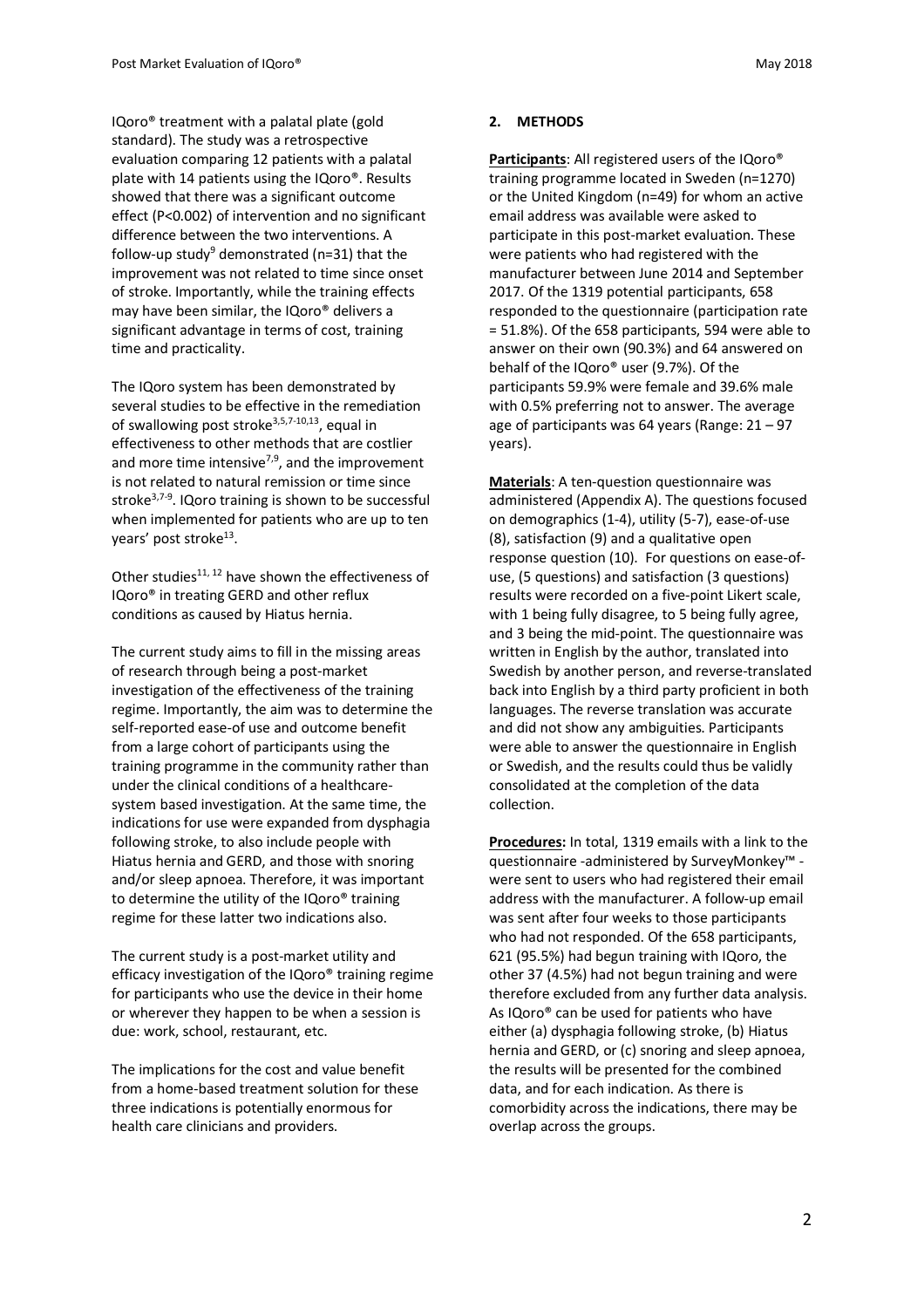#### **3. RESULTS**

The typical users of the IQoro® system are older adults with an average age of 64 years (Figure 1) and a median of 70 years, with slightly more females (60.2%) than males (39.2%) seeking treatment from the IQoro® program. Therefore, the data represents a broad age and gender spectrum of users and indicates that IQoro® could be of use by adults throughout lifespan. 95.5% of the 658 users (n=621) have begun to use IQoro and are the focus of this investigation.

Examining indications (Table 1), the participants self-identified as 15.0% as swallowing difficulties following stroke, which was the original indication for use of IQoro. The largest category though was patients who responded that they had the broader dysphagia symptoms of reflux, heartburn, and Hiatus hernia with 56.2% participants. Interestingly, the remaining 47.0% of patients reported that they used the IQoro® training

programme to improve the symptoms of snoring or sleep apnoea which is a newer indication for use with only fairly recent research evidence compared with the two more traditional indications. Therefore, this study presents new data on the wider-than-expected uptake of IQoro® to address the conditions and symptoms of snoring and sleep apnoea.

The above figures should be considered to probably under-represent people with dysphagia following stroke, as it is likely that such people may have speech, communication or other difficulties, which limit their ability to link to the internet compared to other indication groups.

Interestingly, examination of the participant information, shows that the participants with dysphagia following stroke were older, and that a significantly larger proportion required help from a carer to fill in the questionnaire.

# *Table 1. Information about the participants and indications*

| <b>Indication</b> | <b>Number</b> | Percentage | <b>Mean age</b> | Female | <b>Male</b> | Assistance<br><b>Required</b> |
|-------------------|---------------|------------|-----------------|--------|-------------|-------------------------------|
|                   |               | (%)        | (years)         | (%)    | $(\%)$      | $(\%)$                        |
| All indications   | 621           | 100        | 64.0            | 59.3   | 40.4        | 8.9                           |
| Dysphagia         | 93            | 15.0       | 67.6            | 52.7   | 46.2        | 29.0                          |
| Reflux, GERD      | 349           | 56.3       | 63.8            | 63.3   | 36.4        | 5.4                           |
| Snoring, Apnoea   | 292           | 47.1       | 63.2            | 58.6   | 41.1        | 6.2                           |

# *Table 2. Comorbidity of indications.*

| <b>Indication</b>      | <b>Dysphagia</b><br>(%) | <b>Reflux</b><br>(%) | <b>Snoring/Sleep Apnoea</b><br>(%) |
|------------------------|-------------------------|----------------------|------------------------------------|
| All indications        | 15.0                    | 56.3                 | 47.1                               |
| Dysphagia              | 100.0                   | 16.1                 | 10.8                               |
| Hiatus hernia and GERD | 4.0                     | 100.0                | 25.8                               |
| Snoring/Sleep Apnoea   | 3.4                     | 30.8                 | 100                                |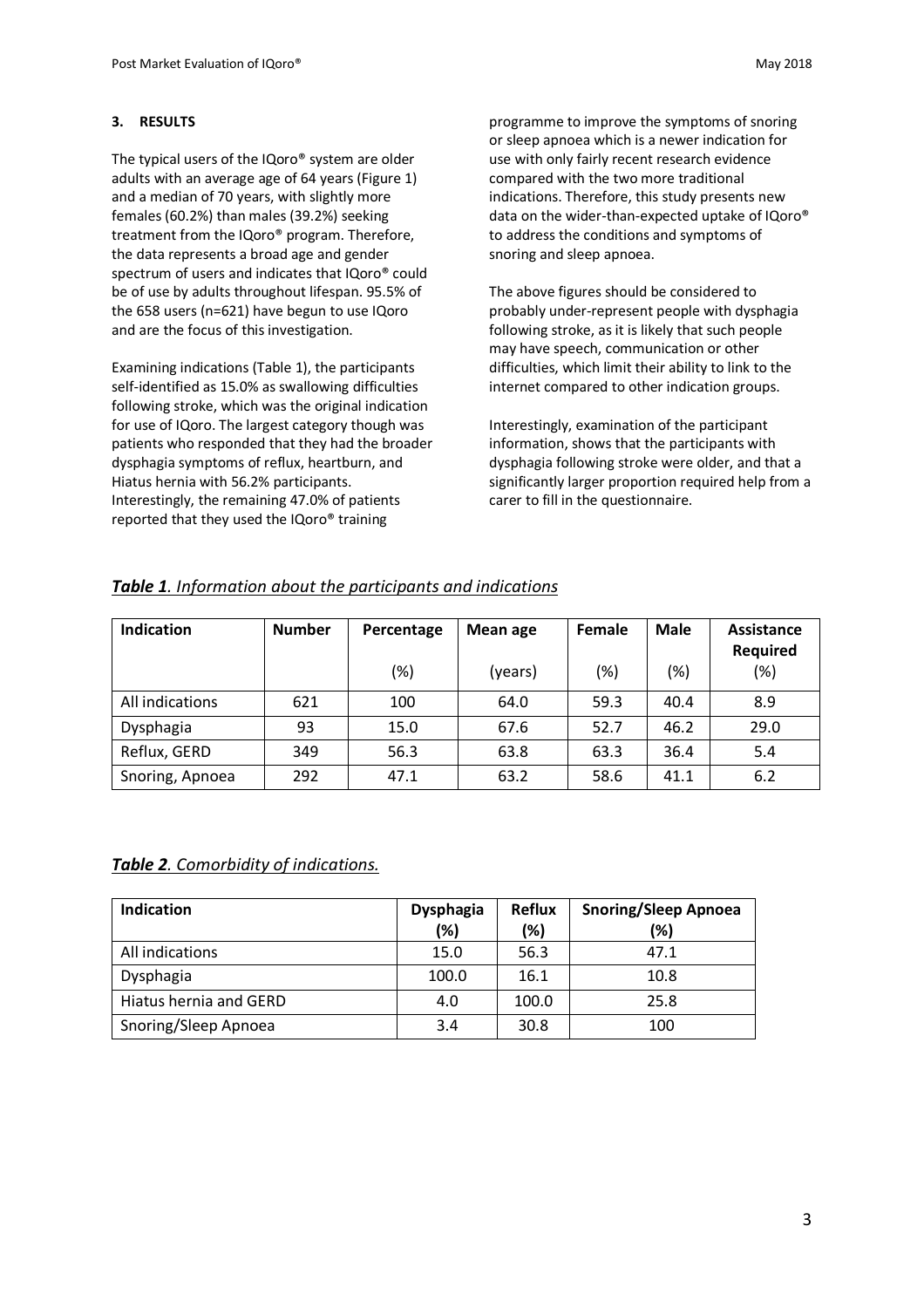

*Figure 1. Histogram of the age of IQoro users at the time of the post-market evaluation both as a group, and separated by indications.*

|--|

| Indication             | Hospital | Own home | <b>Care home</b> |  |
|------------------------|----------|----------|------------------|--|
|                        | (%)      | (%)      | '%)              |  |
| All indications        | 0.2      | 99.4     | 0.5              |  |
| Dysphagia              | 0.0      | 96.8     |                  |  |
| Hiatus hernia and GERD | 0.3      | 99.7     | 0.0              |  |
| Snoring/Sleep Apnoea   | 0.0      | 100.0    |                  |  |

When asked about place of training, 99.4% reported using the IQoro® system in their own homes, with one user reporting use in the hospital and three in a residential care unit: the care home patients were mostly for the indication of dysphagia following stroke. Some care should be taken with interpretation of this number, as the data was collected through an internet-based questionnaire of users who had registered for use of IQoro® and, as such, would be biased towards users who used a home-based training programme, or who were now discharged to their home following a period of time in hospital.

The ease of use data indicates that IQoro® can be used at home by the participants with minimal, if any, training provided by a health care professional. Given that previous studies described successful use in, or under the direction of, a hospital or clinic it is pleasing to contend further that the IQoro® system can be used successful by patients outside of institutions and can be used in a home-based situation too.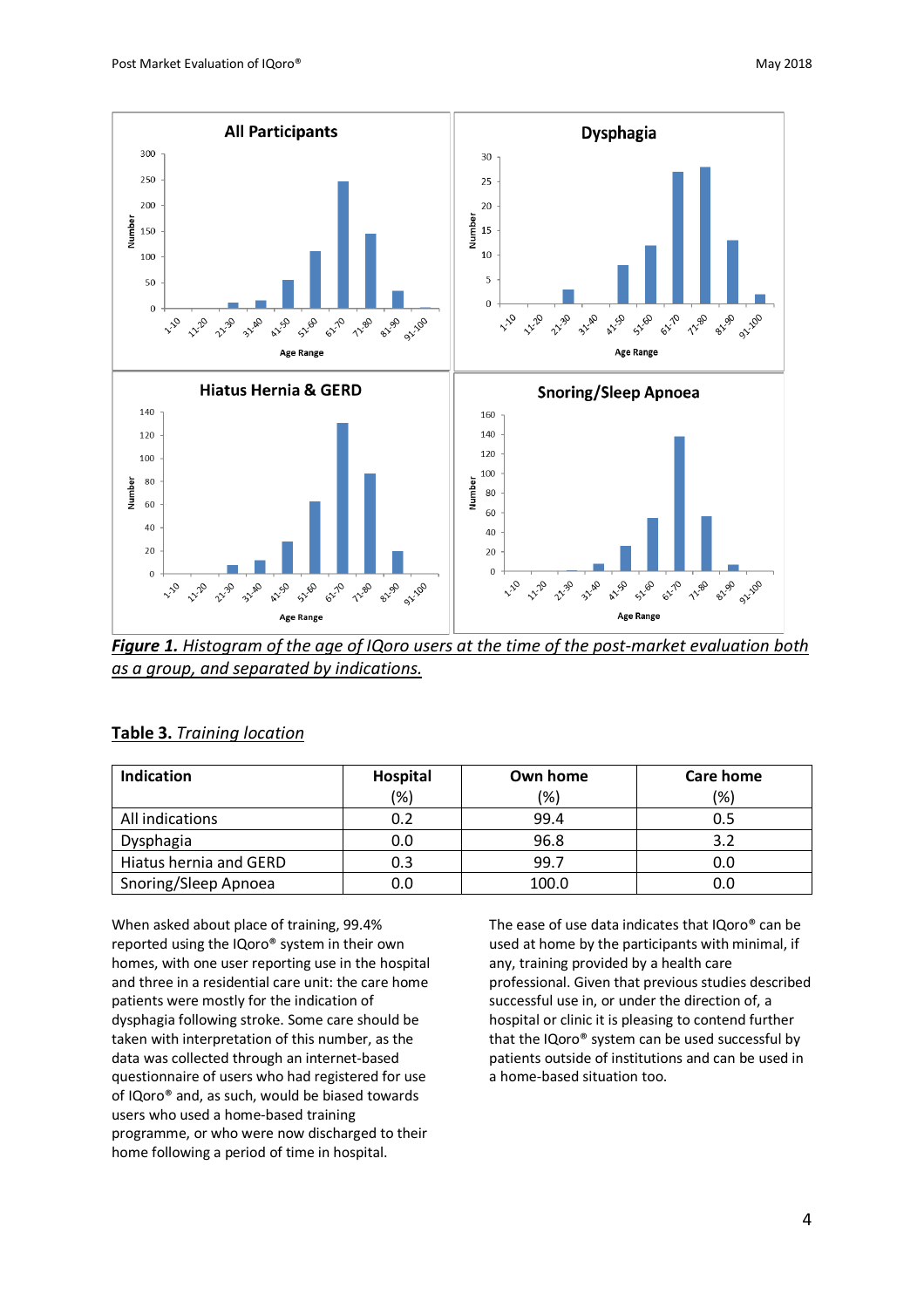

**Figure 2.** *Data on how long participants had trained with IQoro®*.

Analysis of the total length of time trained at the time of the survey (Figure 2) demonstrates three results. Firstly, there were a number of people in the cohort (16.3%) who had only recently received their IQoro® and had barely begun to train - as indicated by the "Less than one month of training" response. The largest respondent group had trained for approximately three months (44.2%), and others up to six months. Some patients, across all indications, required longer training (26.7%) than six months. This would tally with the manufacturer's labelling that suggests that some conditions – particularly Hiatus hernia – require ongoing "maintenance" training to retain the successful outcome of the treatment provided with the IQoro® device. Another explanation could be muscular based rather than neurological base, for users to report in this group with degenerative diseases that have noticeable benefit from IQoro®, but whose underlying condition will worsen without treatment, requiring ongoing IQoro® treatment.

In terms of ease-of-use, the participants were asked five questions specifically related to their ability to use IQoro®, with or without assistance, as per the instructions (Figures 3-6). The

instructions for IQoro are that users should train with the device three times per day (for 11/2 minutes) seven days per week. Examination of the data showed that 80.1% of patients trained each day and 73.8% reported that they trained three times a day indicating good compliance with the procedures. In terms of instructions and ease-ofuse, 94.9% reported that they agreed that it was easy to start using IQoro®, and 94.9% reported that the instructions were easy to follow. Importantly, 98.0% reported that they were now able to use IQoro® without assistance. In terms of training to this level of independence, 68.1% reported that they were able to learn over a short time period. However, 29.9% disagreed and responded that assistance was required over a longer period of time. Therefore, for the majority of patients, the conclusion can be safely drawn that IQoro® can be used according to the prescribed training programme at home, and with minimal outside assistance. Presumably, for some patients following stroke, assistance could be provided as required in the hospital setting, and with ongoing training carried out in the home. Therefore, IQoro® could be considered as an appropriate home-based therapy program.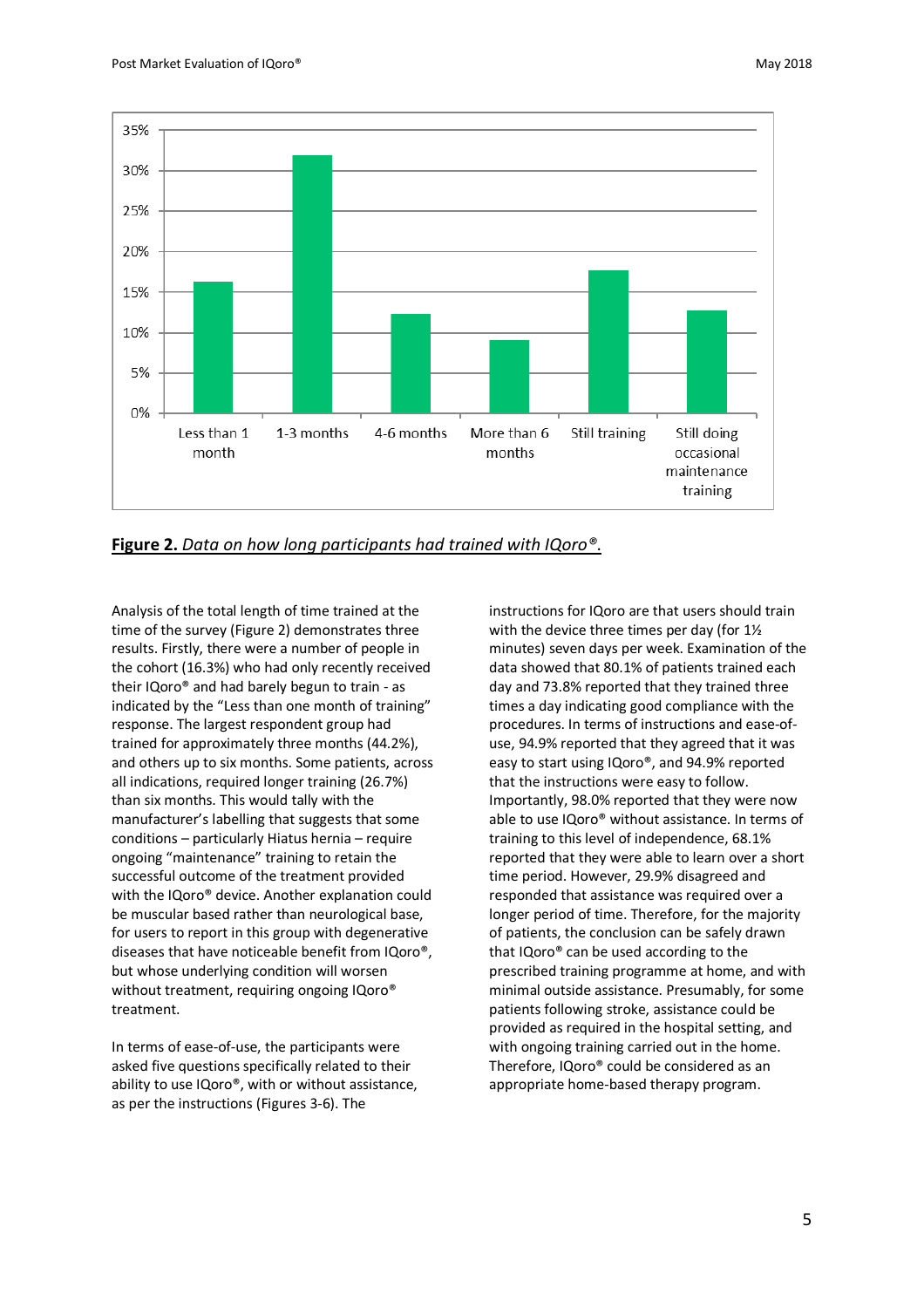

**Figure 3***. Data on the ease of use of the IQoro training programme for all participants.*



**Figure 4.** *Data on ease-of-use of the IQoro® for participants with the condition dysphagia following stroke.*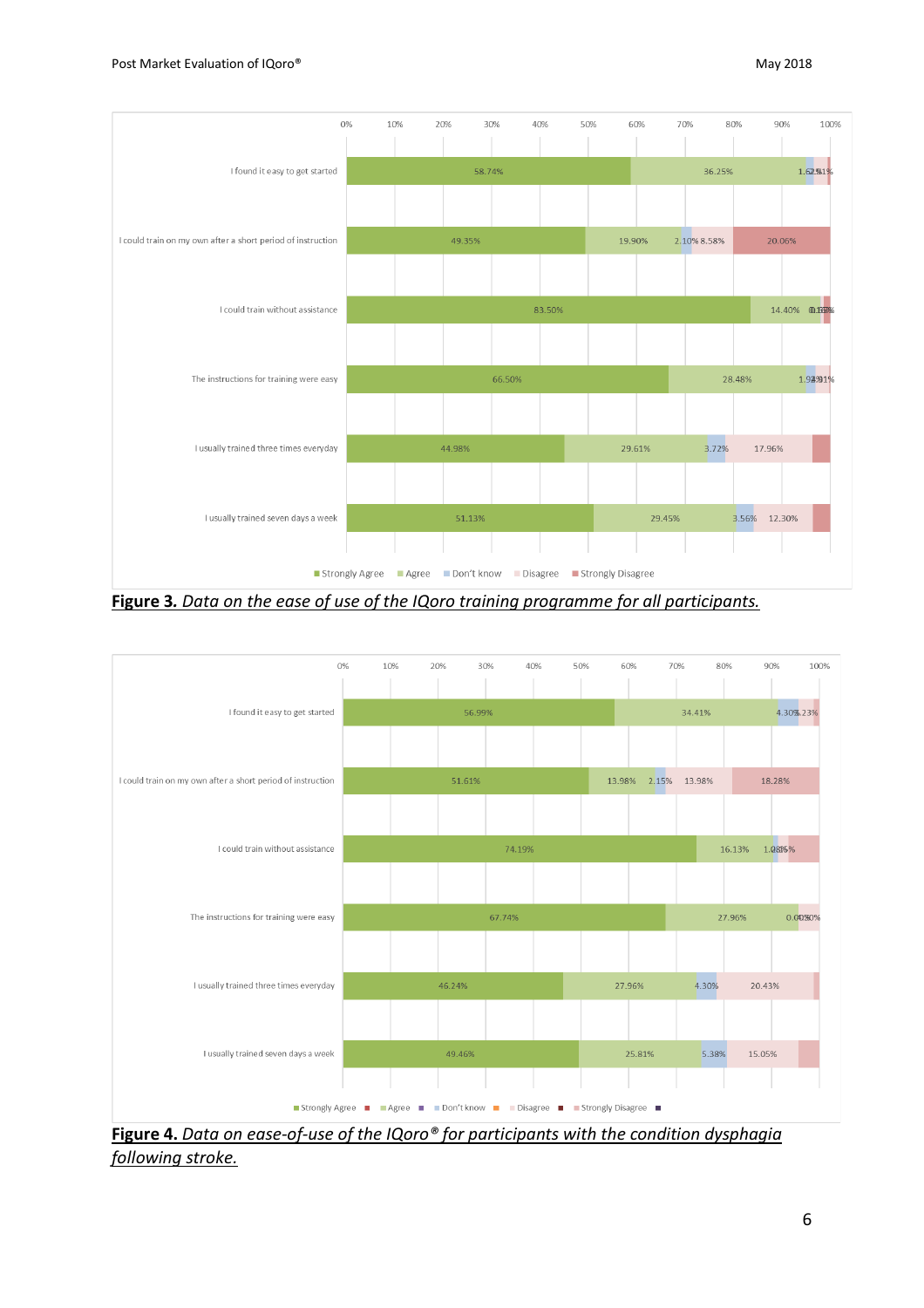

**Figure 5***. Data on ease-of-use of the IQoro® for participants with the condition Hiatus hernia and GERD.*



**Figure 6.** *Data on ease-of-use of IQoro® for participants with the condition snoring and/or sleep apnoea*.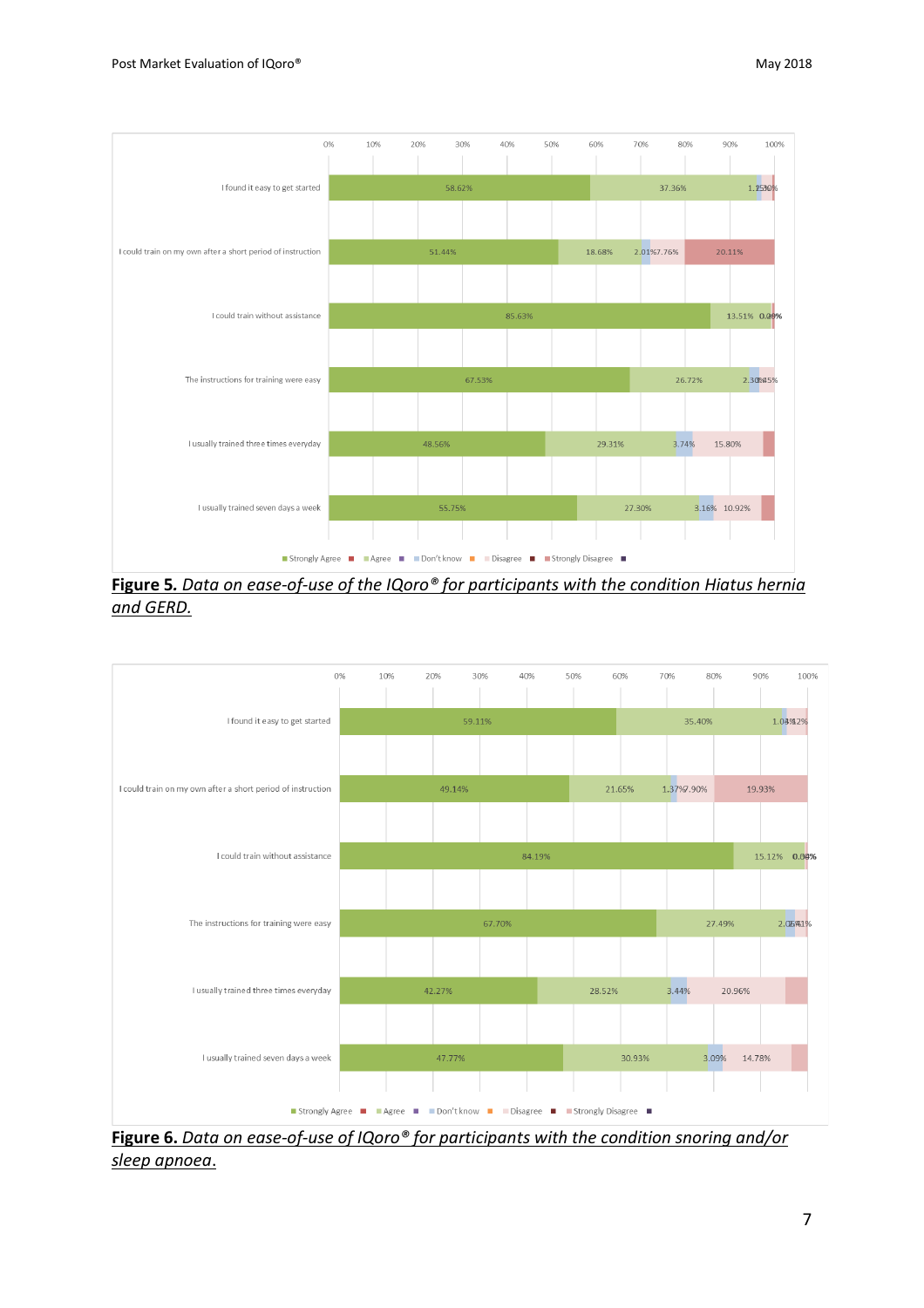Patient satisfaction was addressed by three questions (Figures 6-9). Given that most patients were elderly, with a number with swallowing, reflux or snoring/sleep apnoea all sometimes presenting as concomitant indications, the task of gauging satisfaction for one target condition or that the symptom addressed by IQoro may be part of a much larger disease state was challenging. It was pleasing to see that 48.0% agreed that IQoro® treated and helped their problems, with only 17.3% disagreeing. Depressing the agreement score is the risk that patients with a multiplicity of conditions may report negatively when some

symptoms still remain - even when one condition has been successfully treated.

Similarly, 74.3% were pleased that they had started IQoro® treatment, with only 11.8% being dissatisfied. To the crucial question of whether they would recommend IQoro® to someone with the same symptoms as themselves, only 10.3% of patients stated that they would not. Analysis of data between the three indications demonstrates a similar spread of results with slightly more favourable results for those addressing dysphagia following stroke.



**Figure 6.** *Self-report of satisfaction of the IQoro training programme for all participants*.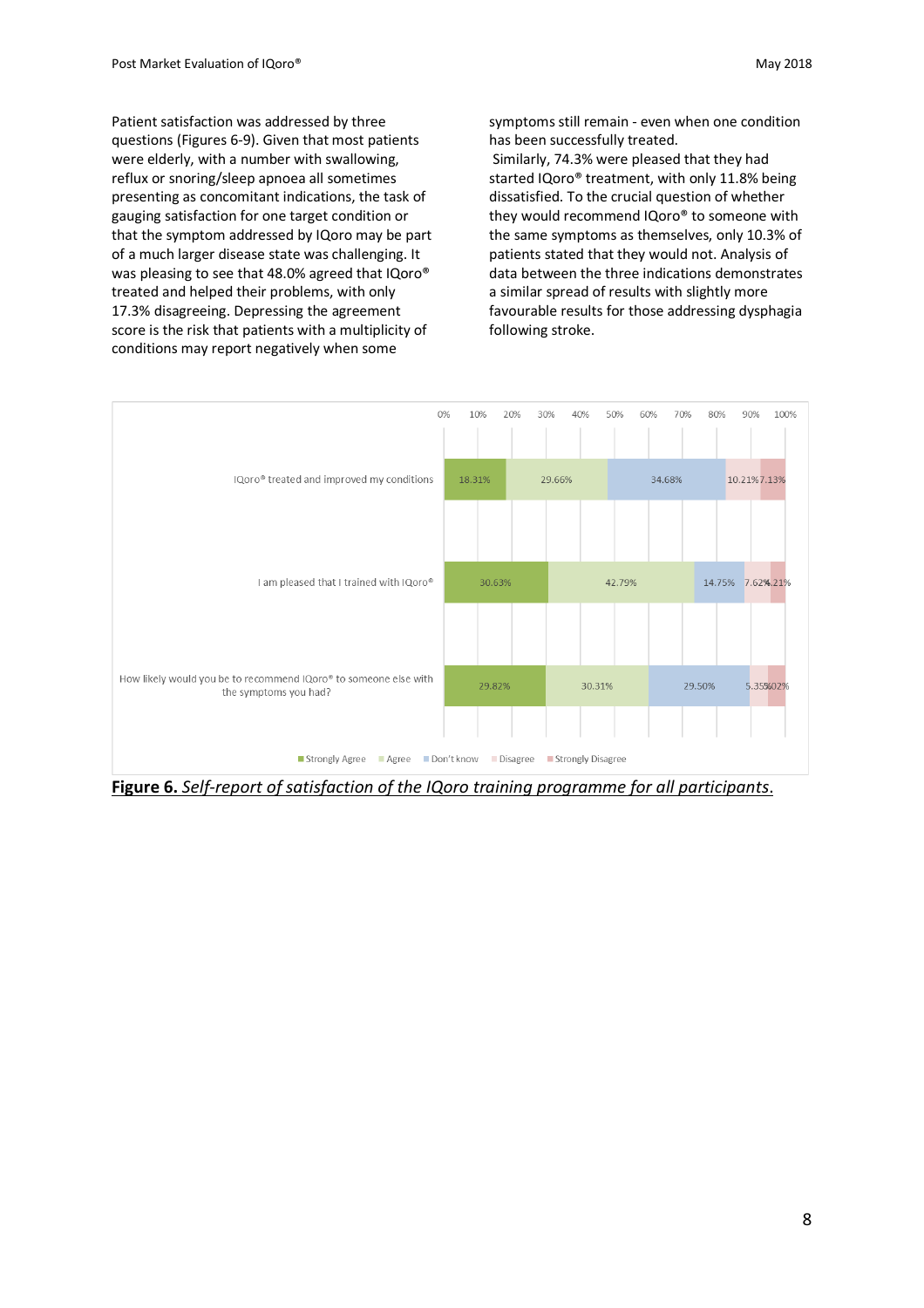

**Figure 7.** *Self-report of satisfaction of the IQoro training programme for participants addressing dysphagia following stroke.*



**Figure 8.** *Self-report of satisfaction of the IQoro training programme for participants addressing Hiatus hernia and GERD*.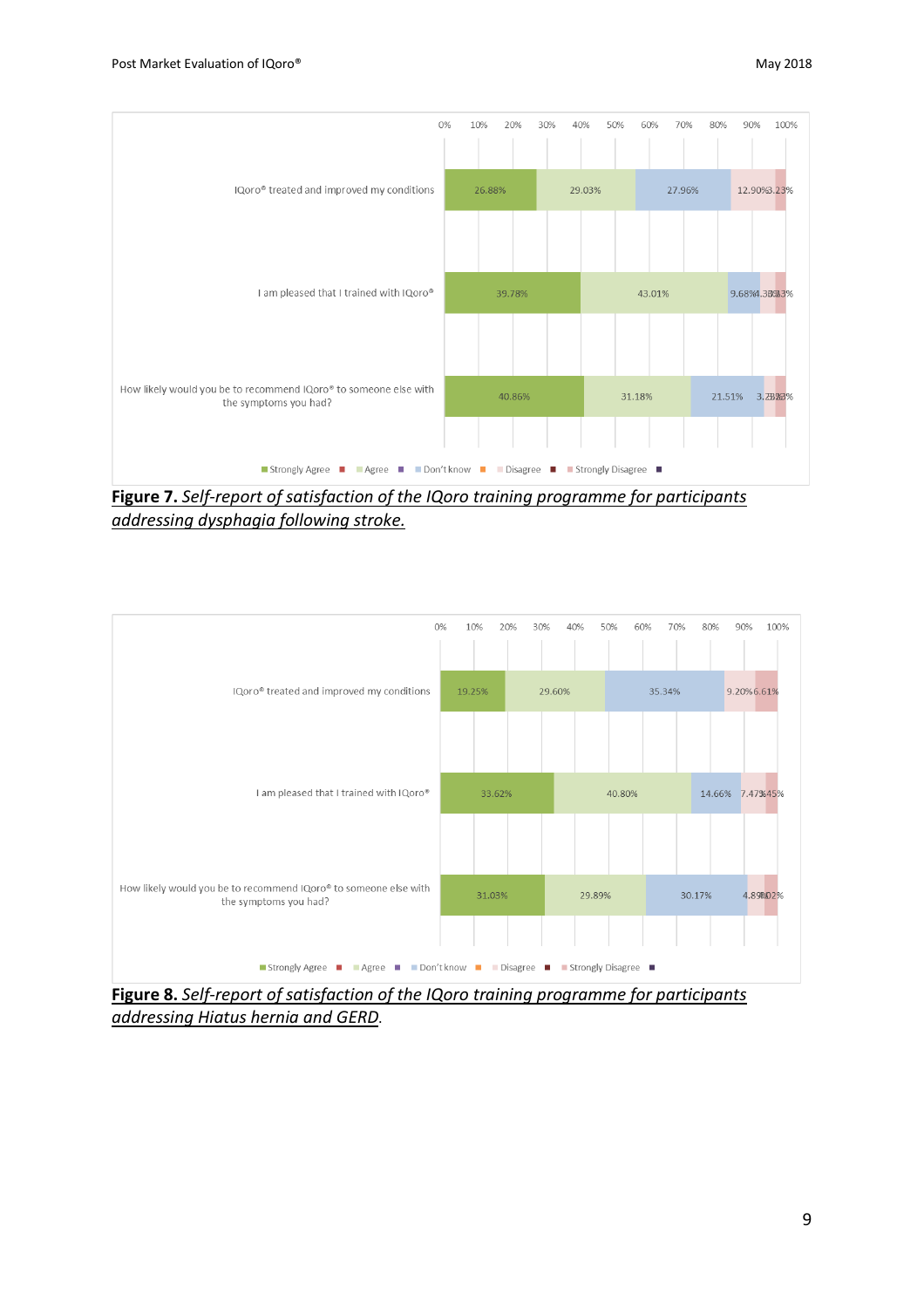

**Figure 9.** *Self-report of satisfaction of the IQoro training programme for participants addressing snoring and sleep apnoea.*

### **4. DISCUSSION**

The study aimed to provide a post-market evaluation of the experience of users of the IQoro® training program. Previous studies have documented the significant benefits that IQoro® provides for dysphagia following stroke and in resolving the symptoms of Hiatus hernia and GERD. However, questions have remained unanswered as to whether usability and effectiveness would be equally successful outside of a clinically-led investigation. Additionally, the new indication of snoring and sleep apnoea has not received the same methodical treatment as the other classical indications of dysphagia and Hiatus hernia.

In terms of population, it was interesting that of the 658 participants, the majority were primarily addressing Hiatus hernia (56.3%); the secondlargest group snoring and sleep apnoea (47.1%); and just 15.0% with dysphagia following stroke. The manufacturer reported being is cautious of this as being truly representative for two reasons. First, the study required identification of the individual, and where devices were procured by healthcare institutions for prescription to a patient, the patient's response would be expected to be much harder to elicit. Stroke survivors are suspected to be over represented in this category. Second, the response rate was a robust 51.8% which is very significant but, not high enough to ensure a full representation of the whole

population. Despite, those limitations it is clear that the 658 participants represent a significant proportion of the IQoro® population and provide an accurate indication of utility, usability and benefit of treatment as perceived by users.

Where treatment takes place is an important issue when evaluating IQoro®'s applicability. The IQoro® treatment programme is unique in that it can be applied in the hospital, or in the community-care home or domiciliary setting - as a selfadministered home-based treatment. For the current study, 99.4% of participants reported that they were using the IQoro® treatment programme from their homes. The current investigation provides solid evidence that IQoro® is an effective self-administered tool for the treatment of dysphagia, Hiatus hernia and snoring or sleep apnoea in the patient's home. Widespread use of IQoro® in addressing these three condition groups would have enormous implications in terms of reducing costs and burdens on national healthcare systems.

The data was collected in December 2017, with the manufacturer reporting significant growth in patients, month-by-month, and thus the population pool was skewed towards the newer starters, and with those whose treatment started more recently being overrepresented. IQoro® is promoted as a training programme that is used for up to three months to address dysphagia after stroke, and perhaps twice as long when treating Hiatus hernia or snoring or sleep apnoea. This may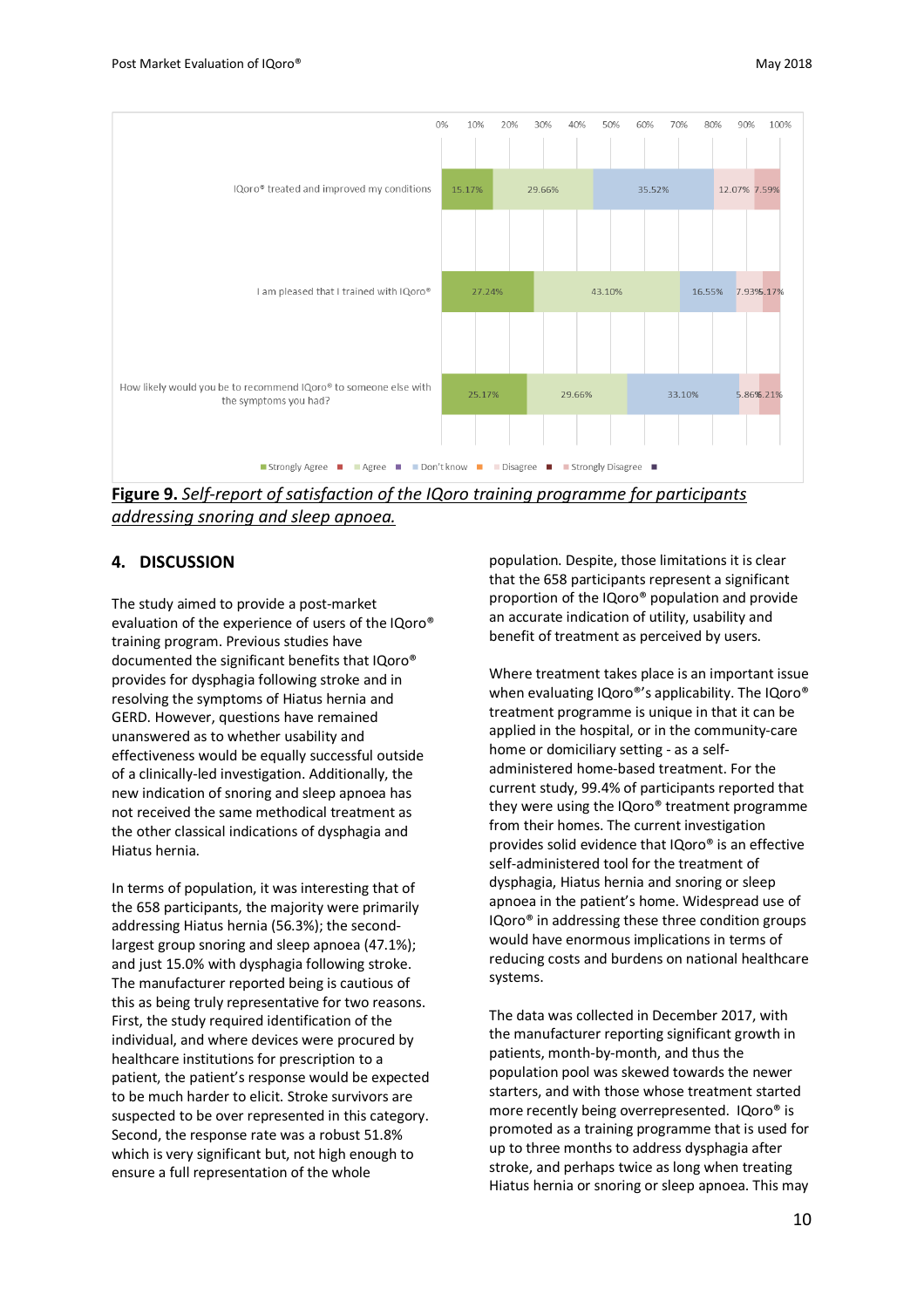decrease the effectiveness ratings as this cohort may have not reached the end of their programme. This effect is likely also seen in the satisfaction data where an unnaturally large percentage answered 'Don't know' when asked whether IQoro® had treated their condition (34.5%), or whether they would recommend IQoro® to others (29.5%). A probable explanation was that many respondents were not far enough into their programme to render a solid opinion.

The data showed that 60.5% of participants have used IQoro® for the recommended time of six months or less. Importantly, 30.5% of participants reported that they continued to perform periodic training over a longer time. A home-based treatment that continues to meet the needs of the patient for occasional treatment or for consolidation of gains is an important and potentially unmet medical need.

For a potential home-based training regime, it is critical to evaluate both ease-of-use and utility. Figures 3-6 highlight the ease-of-use across a number of critical dimensions. These include how easy it was to learn to use the device, how easy it was to use without assistance and finally how easy to comply with the recommended training programme: three times a day, seven days a week.

For questions on the dimension of the ability to start using the device, 96.0% agreed that it was easy to use the training regime, with 95.0% agreeing that the instructions for use were easy to follow. Importantly, 97.8% agreed that it was possible to train without assistance. For training, however, 28.6% indicated that they required support at the start of the rehabilitation programme. This support, could be provided by a friend or relative, and did not need to be a trained healthcare professional. Support with initial training, could be expected in any training regime, and highlights the need for possible other methods of instruction and evaluation such as, easy to access to YouTube videos provided by the manufacturer to reinforce the key aspects of training.

For IQoro® training it is important that patients can keep to a regime of three sessions per a day (30 seconds per session) over seven days a week. Compliance is always a challenge for any treatment but, based on the data presented here, 81.2% of patients reported that they were able to follow this training regime. While it is unclear, as to whether some training is better than no training and the degree of compliance required, it was

pleasing to note that the clear majority of participants were able to find the training regime easy to use, and were able to remain in compliance with the intensity of training required.

The measurement of effectiveness of treatment was complicated somewhat by the fact that IQoro is designed to target one area of a person's disability or daily challenge, for example, dysphagia post-stroke, but is unlikely to improve gross motoric dysfunction. Therefore, interpreting perceptions of benefit are challenging when multidimensional factors are rated on a single scale. Despite this, across the three questions of benefit for the three indications the results were overwhelmingly positive with the majority of participants agreeing that the IQoro® treatment improved their symptoms. Importantly, only 10.3% of patients reported that they would not recommend IQoro® for people with similar symptoms. While previous studies have highlighted the benefit of IQoro in a clinical and research population, this is the first investigation to demonstrate clear improvement of IQoro following a home-based training regime.

#### **5. CONCLUSION**

The present investigation evaluated whether the IQoro® training regime could provide benefits for patients as a home-based training regime. With 658 included participants this is the largest postmarket investigation of the IQoro® training regime. Three indications were investigated, those with dysphagia following stroke, those with Hiatus hernia and GERD, and those people who reported challenges with snoring and/or sleep apnoea. The results clearly showed that IQoro® was easy to use, had high compliance in terms of training regime and the majority of participants indicated that IQoro® provided them with significant observable benefits in their daily quality of life.

Therefore, IQoro® can be recommended by health care providers as a suitable home-based training regime for the remediation of symptoms for dysphagia, central facial paralysis and other symptoms following stroke, Hiatus hernia and GERD, and snoring and sleep apnoea. The use of a home-based therapy solution promises potential benefits in terms of reduced cost to the healthcare system and ability for patients to use the treatment at home rather than thickened fluids or to seek more complex medical and surgical solutions.